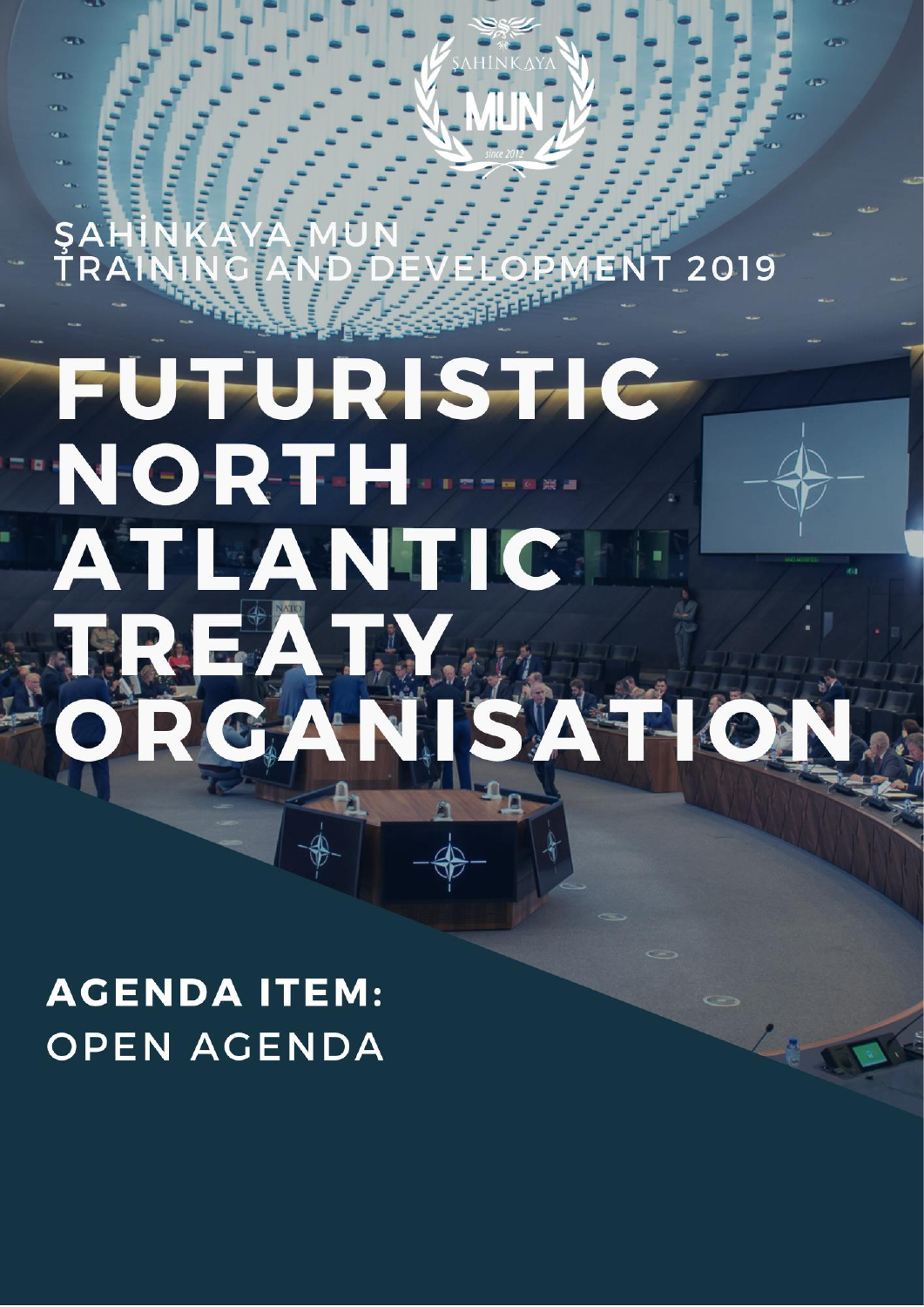#### **Letter from the Secretary-General**

Meritorious participants,

It is my utmost privilege to welcome you to the second edition of Şahinkaya Model United Nations Training and Development Conference which will be held between 6-8 December 2019. I am really honoured to serve you as the Secretary-General in my 3 years of Model UN experience.

Şahinkaya Model UN Club is working steadily to provide you with phenomenal experiences and unforgettable memories, but especially to illuminate the path of diplomacy for the young minds. Our goal is always to put a step forward without looking back, provide you with the sincerest hospitality without compromising on academic quality. Turning every single dream into reality, our club has been acquiring many accomplishments in academic and organisation wise. If it weren't for the guidance and relentless help of our mentor and Goddess of MUN Emel Güceyü, this dream would have stayed as it was.

The Futuristic North Atlantic Treaty Organisation is one of the most unique committees in this conference. This committee will offer its participants the chance to overcome the crises of future and experience an alternative scenario of world policies. The participants of this committee will have to deal with an enormous number of crises that require lots of diplomatic knowledge and proficiency. Therefore, I suggest the participants to prepare quite well to be able to tackle the events successfully. My trust in the Under-Secretary-General of this committee Mr Doruk Eray Sev is full to make this the boldest committee that this city has seen so far.

Briefly, on behalf of Academic and Organisation teams, I would like to state the deep feeling of excitement and merry to be welcoming you to Şahinkaya MUN Training and Development 2019.

Best Regards,

Ömer Faruk Yüksel

Secretary-General of Şahinkaya MUN Training and Development 2019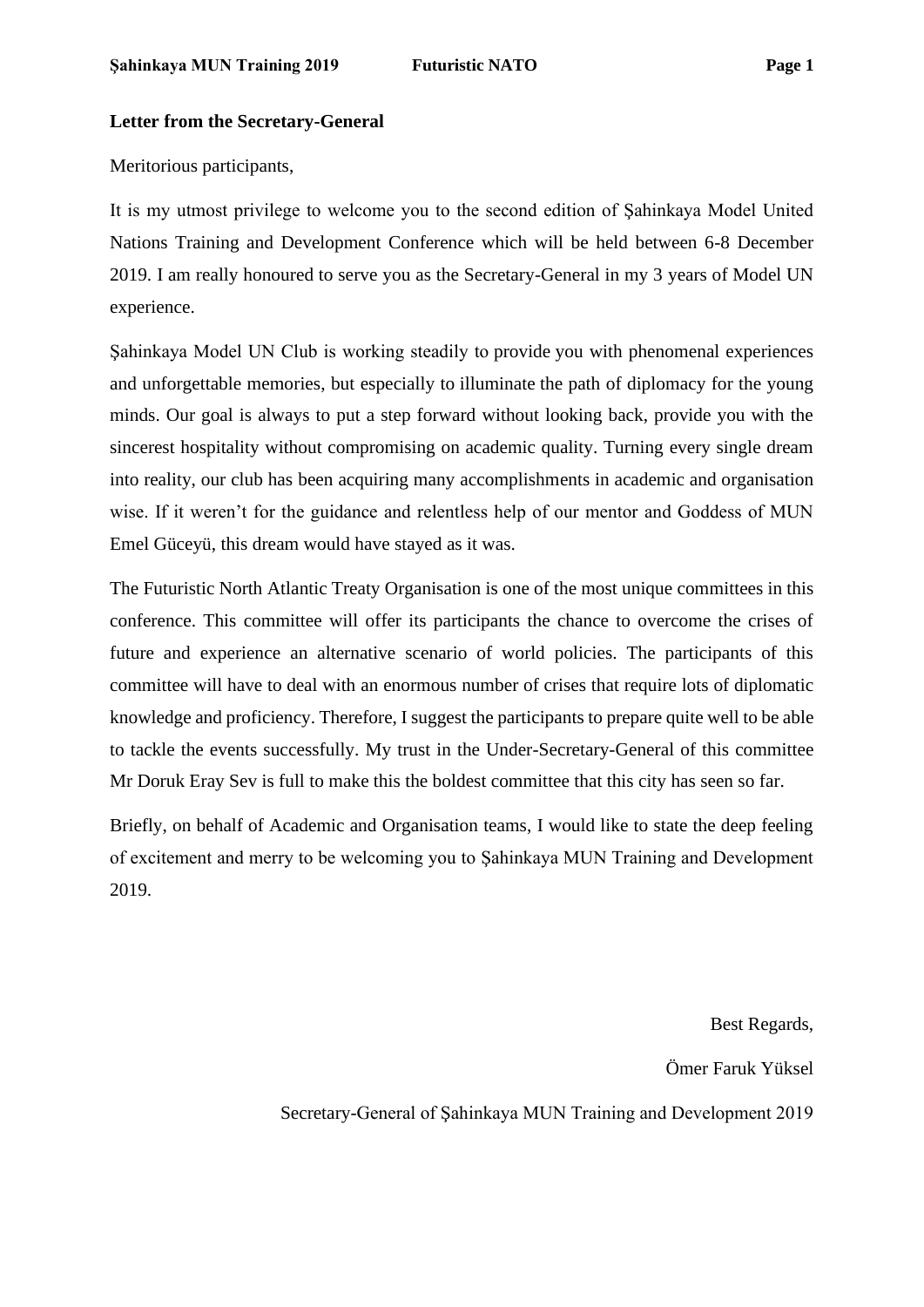#### **Letter from the Under-Secretary-General**

Fellow participants,

It is my utmost honour to serve you with this committee, Futuristic North Atlantic Treaty Organisation. I and my academic and organization staff appointed to this committee will be doing our bests to serve you within these three days period so as to ensure your satisfaction. Sahinkaya MUN Training and Development conference will be the  $4<sup>th</sup>$  Organization that I have been a part of the Academic Team. With all the experiences I have collected as both a delegate and an academic responsible I will not hesitate anything to make this committee the best you may experience.

This committee Futuristic North Atlantic Treaty Organisation will take part in the year 2023. And the discussions of the committee will be led due to the events given in the timeline until 2023, which the delegates will be able to see in this study guide. The events that the timeline involves aren't ones that have happened, they are all possible events and are given to create a platform to the delegates in which they will have an opportunity to discuss an alternative scenario of world policy with high tension and examine their skills of problem-solving and detailed planning. Some governments will start the committee with new leaders and they will be expected to seek different policies in contrast to the current ones regarding on the ideologies and the possible policies to pursue with their countries' status-quo. The representatives of each nation will be expected to act due to the policies of their country over the events given and each shift should be paid attention to.

Before concluding my letter, I would like to express my gratitude to our guide from the beginning of our MUN journey, Mrs Emel Güceyü, for her tremendous efforts she never has spared from our MUN society. I also appreciate our Organization Team for their endless efforts during the preparation process. I wish every participant of Futuristic NATO a great experience.

> Best Regards, Doruk Eray SEV Under-Secretary-General Responsible for Futuristic NATO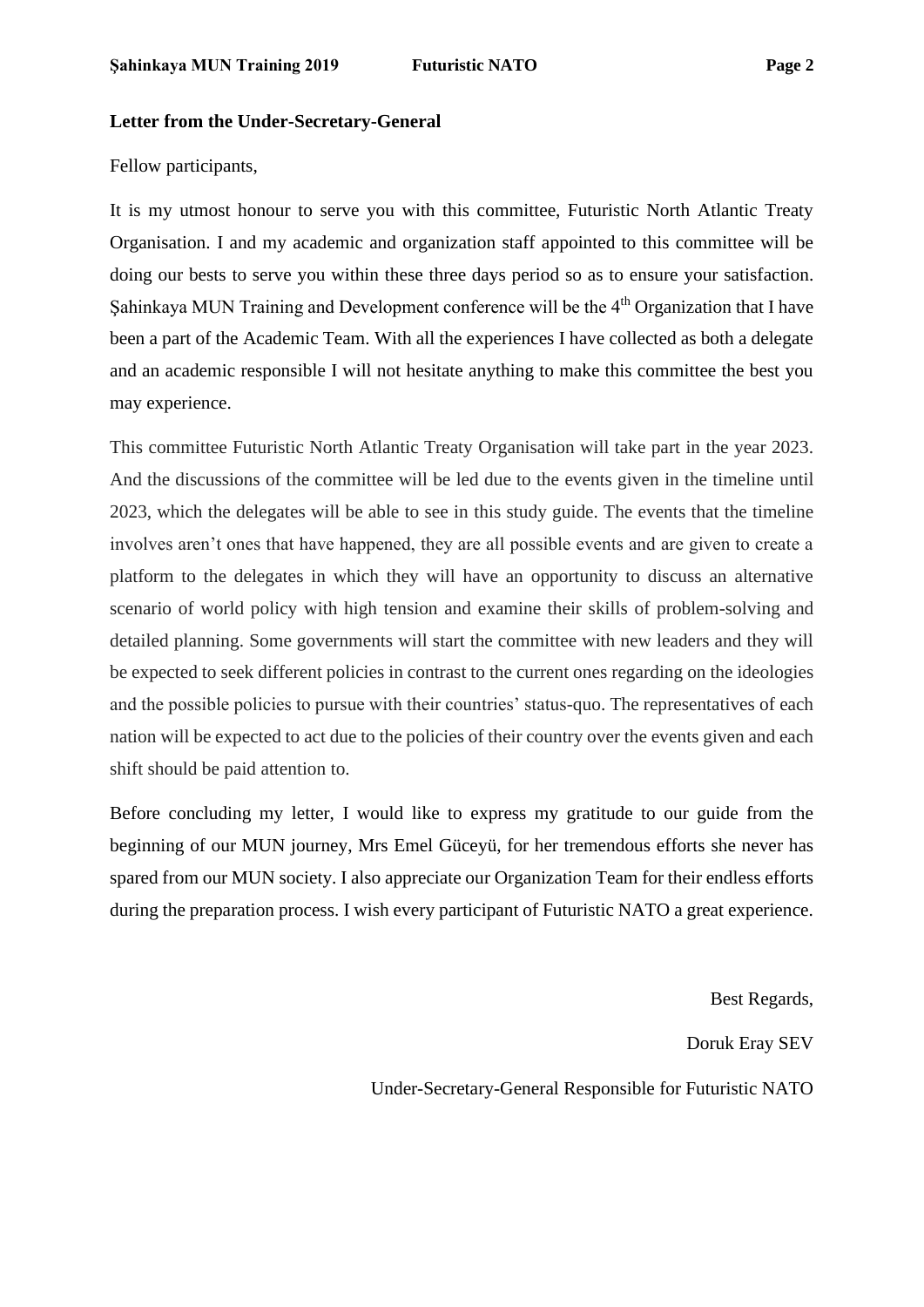| <b>Table of Contents</b> |  |
|--------------------------|--|
|                          |  |
|                          |  |
|                          |  |
|                          |  |
|                          |  |
|                          |  |
|                          |  |
|                          |  |
|                          |  |
|                          |  |
|                          |  |
|                          |  |
|                          |  |
|                          |  |
|                          |  |
|                          |  |
|                          |  |
|                          |  |
|                          |  |
|                          |  |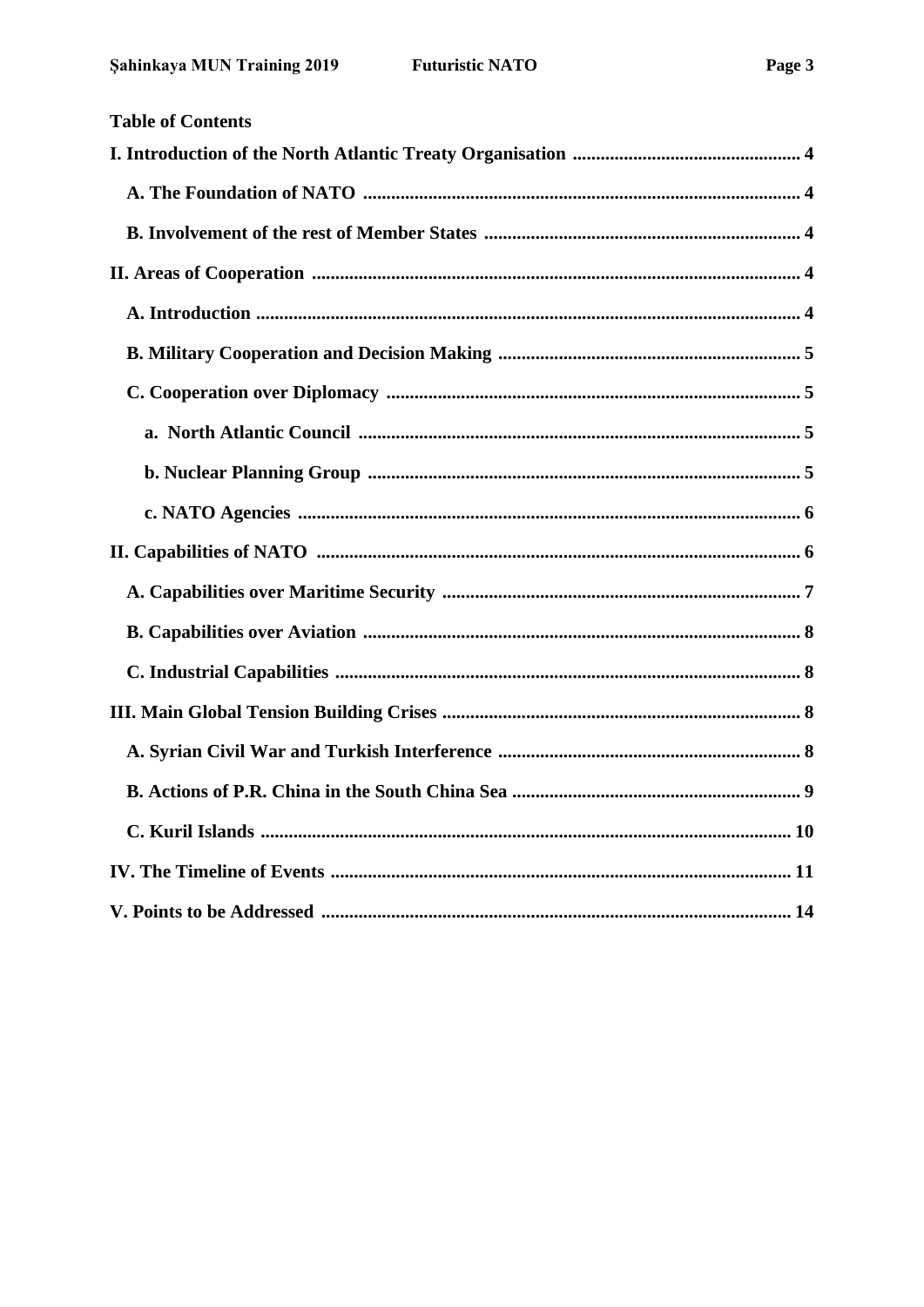#### **I. Introduction of the North Atlantic Treaty Organisation**

#### **A. The Foundation of NATO**

The North Atlantic Treaty Organisation was founded on April 4th, 1949. The North Atlantic Treaty has been signed by twelve nations on a Monday afternoon in Washington DC. The North Atlantic Treaty Organization was created by the United States, Canada, France, United Kingdom, Italy, Norway, Belgium, Netherlands, Denmark, Portugal, Iceland and Luxembourg to provide collective security against the Soviet Union. NATO was the first peacetime military alliance the United States entered into, outside of the Western



*Figure 1: The logo of NATO*

Hemisphere. NATO is a formal alliance between the territories of North America and Europe. From its inception, its main purpose was to defend each other from the possibility of the communist Soviet Union taking control of their nation.

# **B. Involvement of the rest of Member States**

The North Atlantic Treaty Organisation had been found by 12 founding states and by the time had new participants in the alliance. The first 2 states to be involved in the alliance after its foundation are Greece and Turkey in 1952, Turkey is the first and only multi-continental member of NATO. The third state to be involved is Germany. Germany joined the alliance in 1955 just three years after Turkey and Greece. In 1982 NATO expanded its Mediterranean Coast by having Spain in the faction. Three other member states joined NATO in 1999 which are Czechia, Hungary and Poland. When the calendars showed the year 2004 NATO had its biggest enlargement, having 7 more members in that are listed as Bulgaria, Estonia, Latvia, Lithuania, Romania, Slovakia and Slovenia. In 2009 Albania and Croatia joined the alliance, and as the final state to join NATO Montenegro got involved in 2017.

#### **II. Areas of Cooperation**

#### **A. Introduction**

From its foundation, since then members of NATO have been showing a great example of collaboration in so many fields. All members of NATO contribute to the cooperation over the military and diplomacy, each representing different ideas but considering the favour of the faction in priority as the common point. NATO has a network of committees to deal with all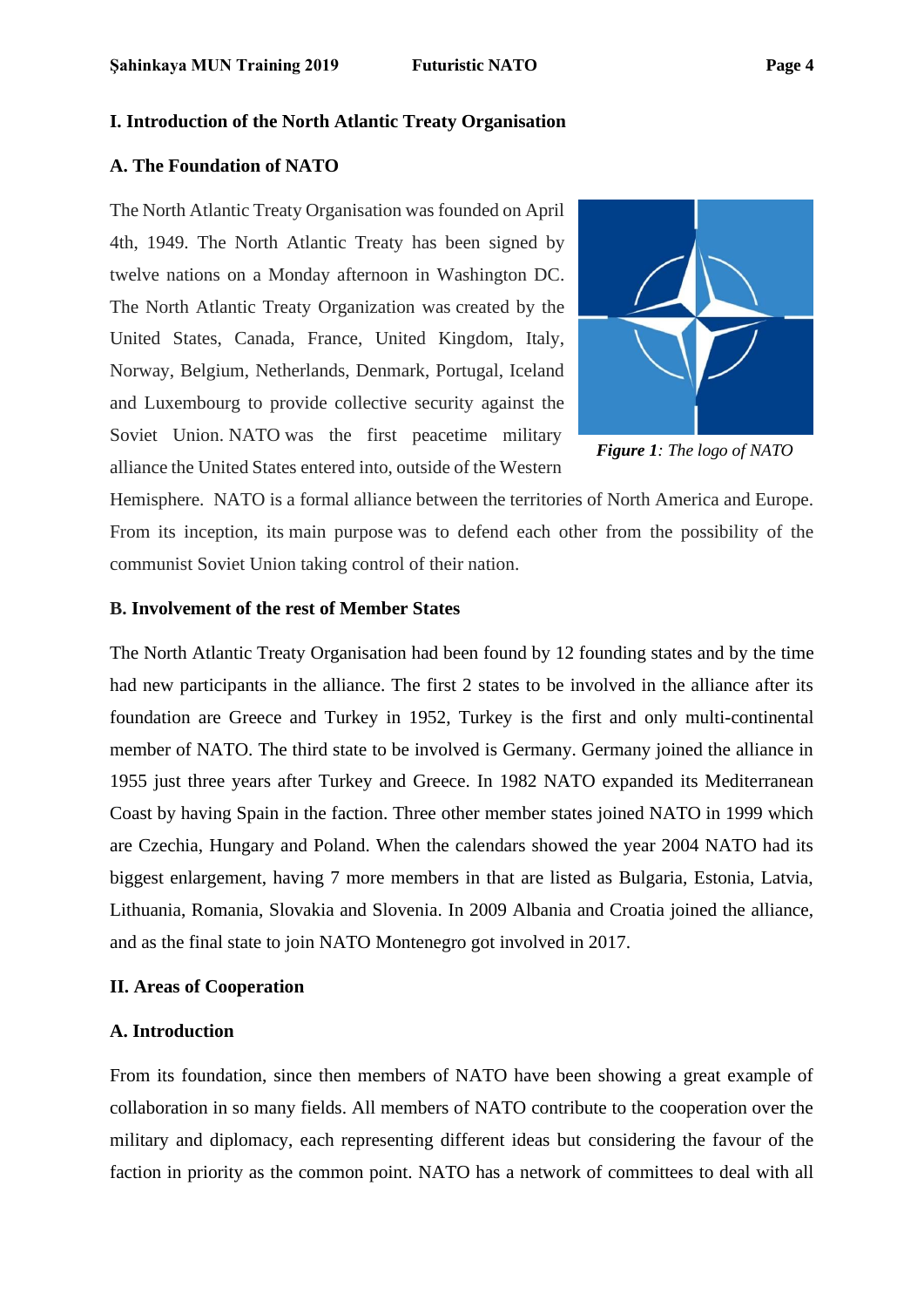subjects on its agenda, from political to more technical issues. They bring national representatives and experts from all NATO member countries together on a regular basis.

# **B. Military Cooperation and Decision Making**

When the implementation of political decisions has military implications, the key actors involved are the Military Committee, composed of the Chiefs of Defence of NATO member countries; the International Military Staff, the Military Committee's executive body; and the military command structure, composed of Allied Command Operations and Allied Command Transformation. NATO has very few permanent forces of its own. When the North Atlantic Council agrees to launch an operation, members contribute military forces on a voluntary basis. These forces then return to their countries once the mission is completed.

# **C. Cooperation over Diplomacy**

Each member country has a permanent delegation at NATO's political headquarters in Brussels. Each delegation is headed by an "ambassador", who represents his/her government in the Alliance's consultation and decision-making process. NATO also has some unique gatherings such as the ones listed;



# **a. North Atlantic Council**

*Figure 2: NATO Headquarters in Brusells-Belguim*

The North Atlantic Council (NAC) is the principal political decision-making body at NATO. Each member country has a seat at the NAC. It meets at least once a week or whenever the need arises, at different levels. It is chaired by the Secretary-General who helps members reach agreement on key issues.

# **b. Nuclear Planning Group**

The Nuclear Planning Group has the same authority as the North Atlantic Council with regard to nuclear policy issues.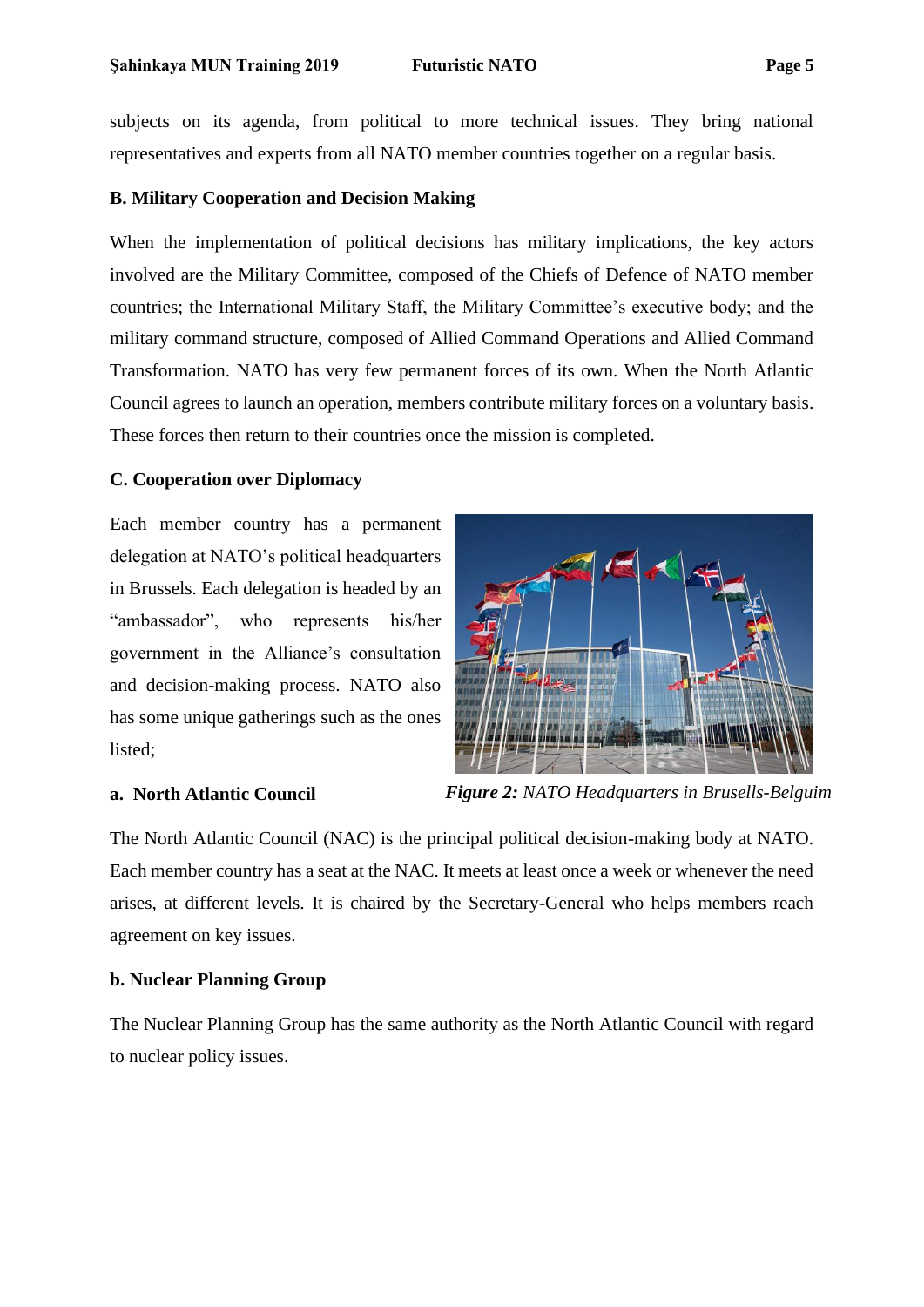# **c. NATO Agencies**

NATO agencies and organisations play a vital role in procuring and sustaining capabilities collectively. They specialise in technical fields that complement and form an integral part of NATO's agenda: procurement, support and communications and information.

# **II. Capabilities of NATO**

NATO's modern defence posture is based on an effective combination of two key pillars: cutting-edge weapons systems and platforms, and forces trained to work together seamlessly. As such, investing in the right capabilities is an essential part of investing in defence. NATO plays an important role in assessing what capabilities the Alliance needs; setting goals for the national or collective development of capabilities; and facilitating national, multinational and collective capability development and innovation. The Strategic Concept identifies collective defence, crisis management and cooperative security as NATO's core tasks. Deterrence based on an appropriate mix of nuclear, conventional and ballistic missile defence capabilities, remains a core element of NATO's overall strategy. Allies have agreed to develop and maintain the full range of capabilities necessary to deter and defend against potential adversaries, using multinational approaches and innovative solutions where appropriate. The NATO Defence Planning Process (NDPP) is the primary means to identify and prioritise the capabilities required for full-spectrum operations, and to promote their development and delivery. Developing and procuring capabilities through multinational cooperation helps generate economies of scale, reduces costs, and delivers interoperability by design.

NATO actively supports Allies in the identification, launch and implementation of multinational cooperation. To acquire vital capabilities, the Alliance must work closely with industry; build a stronger defence industry among Allies; foster greater industrial and technological cooperation across the Atlantic and within Europe, and maintain a robust industrial base throughout Europe and North America. NATO has objectives to achieve with its capabilities and as outlined in the 2010 Strategic Concept, Alliance leaders are committed to ensure that NATO has the full range of capabilities necessary to deter and defend against any threat to the safety and security of Allies' populations and territories. Therefore, the Alliance will: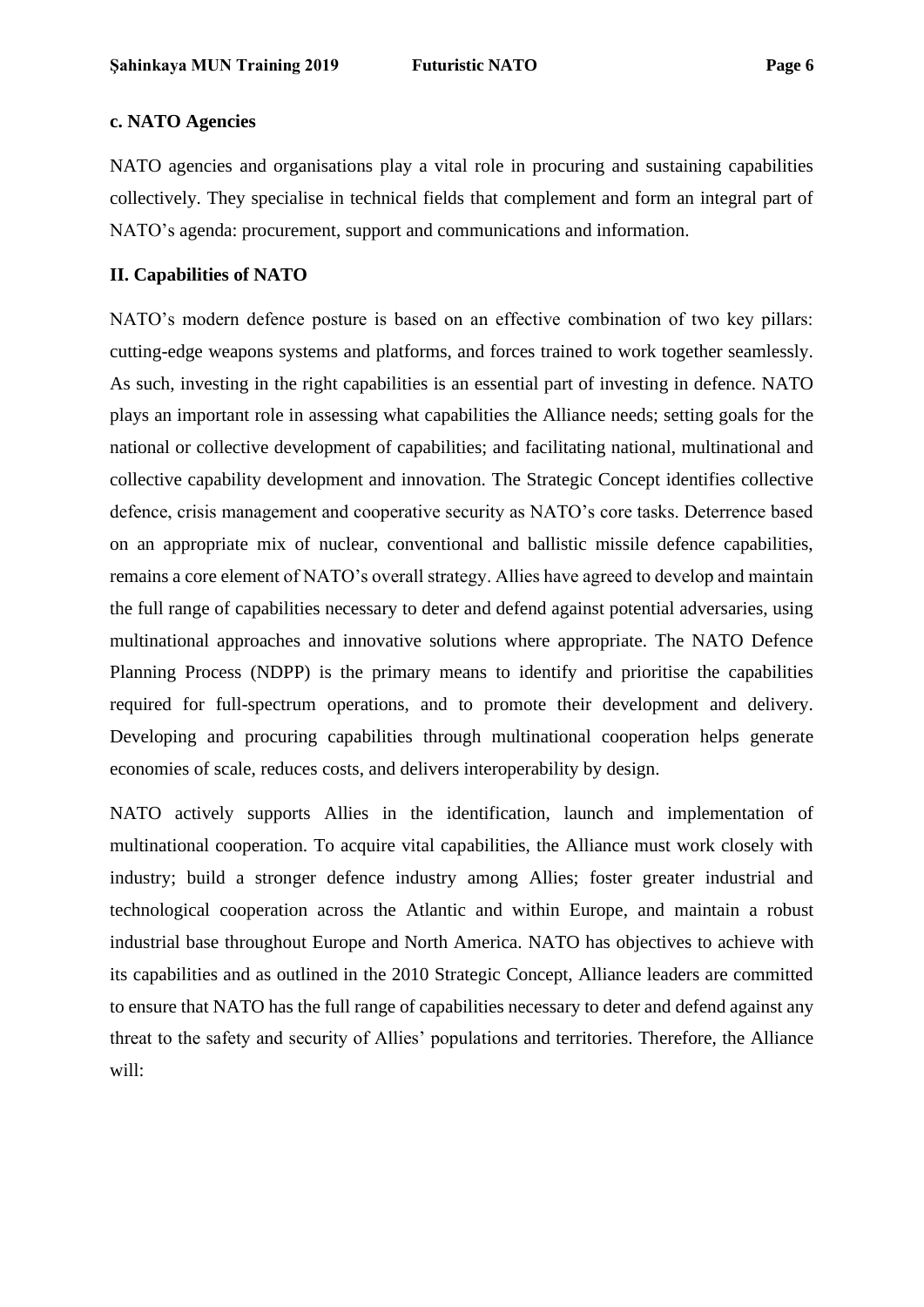*i. Maintain an appropriate mix of nuclear, missile defence and conventional forces.*

*ii. Maintain the ability to sustain concurrent major joint operations and several smaller operations for collective defence and crisis response, including at strategic distance.*

*iii. Maintain the ability to sustain concurrent major joint operations and several smaller operations for collective defence and crisis response, including at strategic distance.*

*iv. Develop and maintain robust, mobile and deployable conventional forces to carry out both its Article 5 responsibilities and expeditionary operations, including with the NATO Response Force.*

*v. Carry out the necessary training, exercises, contingency planning and information exchange for assuring its defence against the full range of conventional and emerging security challenges, and provide appropriate visible assurance and reinforcement for all Allies.*

*vi. Enhance collective capacity to contribute to the fight against terrorism, including through improved threat analysis, consultations with partners, and the development of appropriate military capabilities – including helping to train partner forces to fight terrorism themselves;*

*vii. Ensure that NATO assesses the security impact of emerging technologies for inclusion in military planning;*

*viii. Continue to review its overall posture in deterring and defending against the full range of threats to the Alliance, taking into account changes to the evolving international security environment.*

#### **A. Capabilities over Maritime Security**

Alliance maritime capabilities have an enduring value and provide an important cross-cutting contribution to Alliance security. In January 2011, NATO adopted the Alliance Maritime Strategy. Consistent with the 2010 Strategic Concept, the Strategy sets out ways in which NATO's unique maritime power can be used to address critical security challenges and play a key role in deterrence and collective defence, crisis management, cooperative security and maritime security. In the current security context, the Alliance's naval forces provide essential contributions to maritime situational awareness, assurance measures and current operations. The Alliance continues to implement its maritime strategy through capability development, an enhanced programme of maritime exercises and training, and the enhancement of cooperation with non-NATO partners, including other international organisations such as the European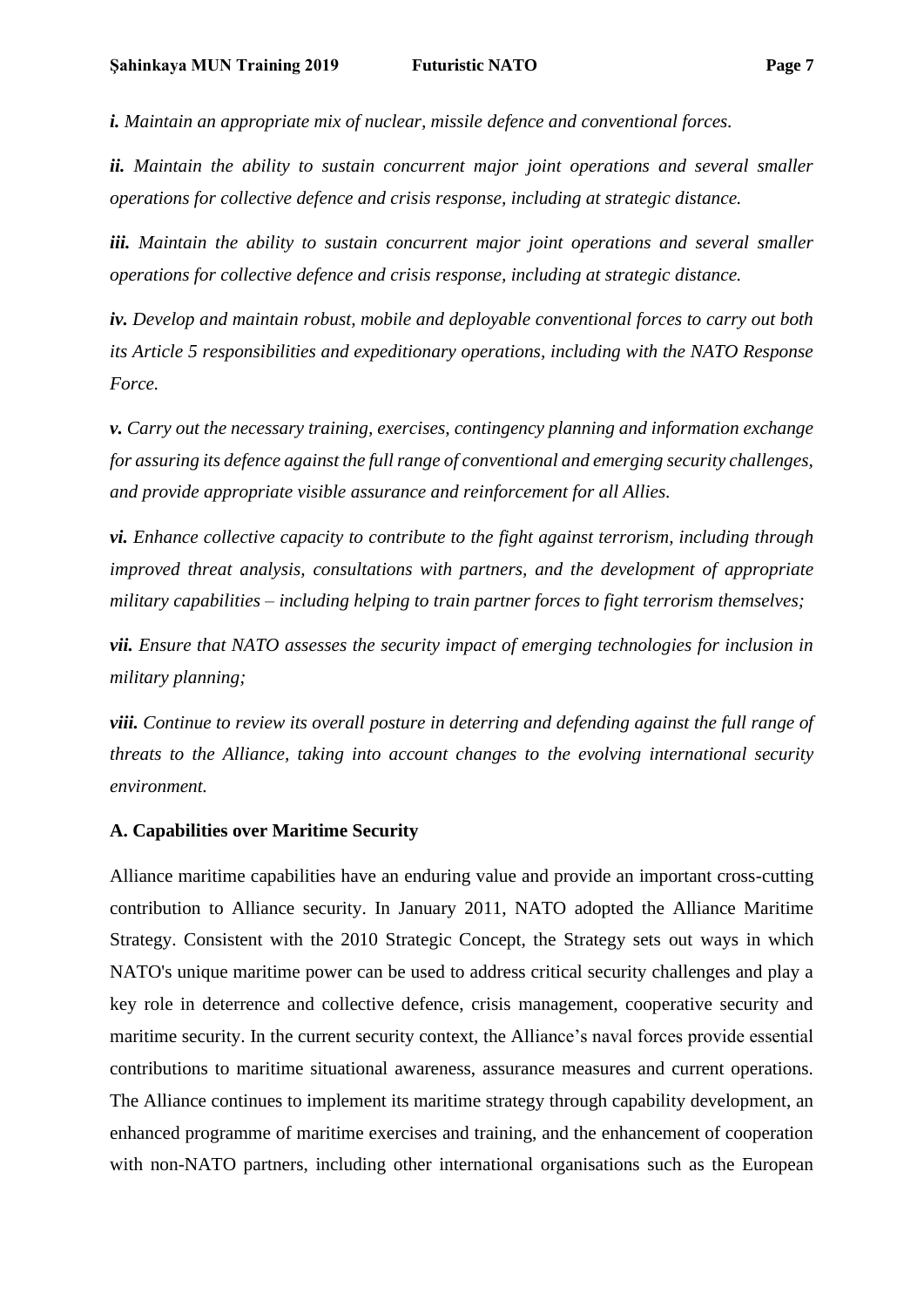Union. NATO's naval forces contribute to helping address numerous security challenges, including NATO's maritime role in the Mediterranean through Operation Sea Guardian (a broader non-Article 5 maritime security operation) as well as NATO's activity in the Aegean Sea.

# **B. Capabilities over Aviation**

The Alliance will continue to develop its capabilities to ensure appropriate access to airspace by addressing all aspects related to aviation – including air traffic management, aeronautical technologies, airfield capabilities, manned aircraft and remotely piloted air systems, airworthiness, licensing and training – in the context of global aviation developments in the civil and military domain. The success of Alliance air missions depends on a combination of technical, organisational, procedural and human factors – all working seamlessly towards the mitigation of hazards and risks – ensuring safety and security in order to strengthen support for training, exercises and operations in the air domain.

#### **C. Industrial Capabilities**

The majority of capabilities are produced, maintained and repaired, modernised and adapted, and retired by industry. Allies recognised the relevance of engaging closer, and earlier in the capability development process, with the defence and security industry. Allies also recognise the need to maintain a strong defence industrial base in Europe and across the Atlantic, including through small- and medium-sized enterprises. New challenges are dealt with through innovative capabilities. A sustainable, innovative and globally competitive industry is therefore critical to the Alliance's success.

#### **III. Main Global Tension Building Crises**

#### **A. Syrian Civil War and Turkish Interference**

What began as protests against President Assad's regime in 2011 quickly escalated into a full-scale war between the Syrian government, backed by Russia and Iran, and anti-government rebel groups, backed by the United States, Saudi Arabia, Turkey, and others in the region. Three campaigns drive the conflict: coalition efforts to defeat the Islamic State, violence between the Syrian government and opposition



*Figure 3: Map of the Civil War in Syria*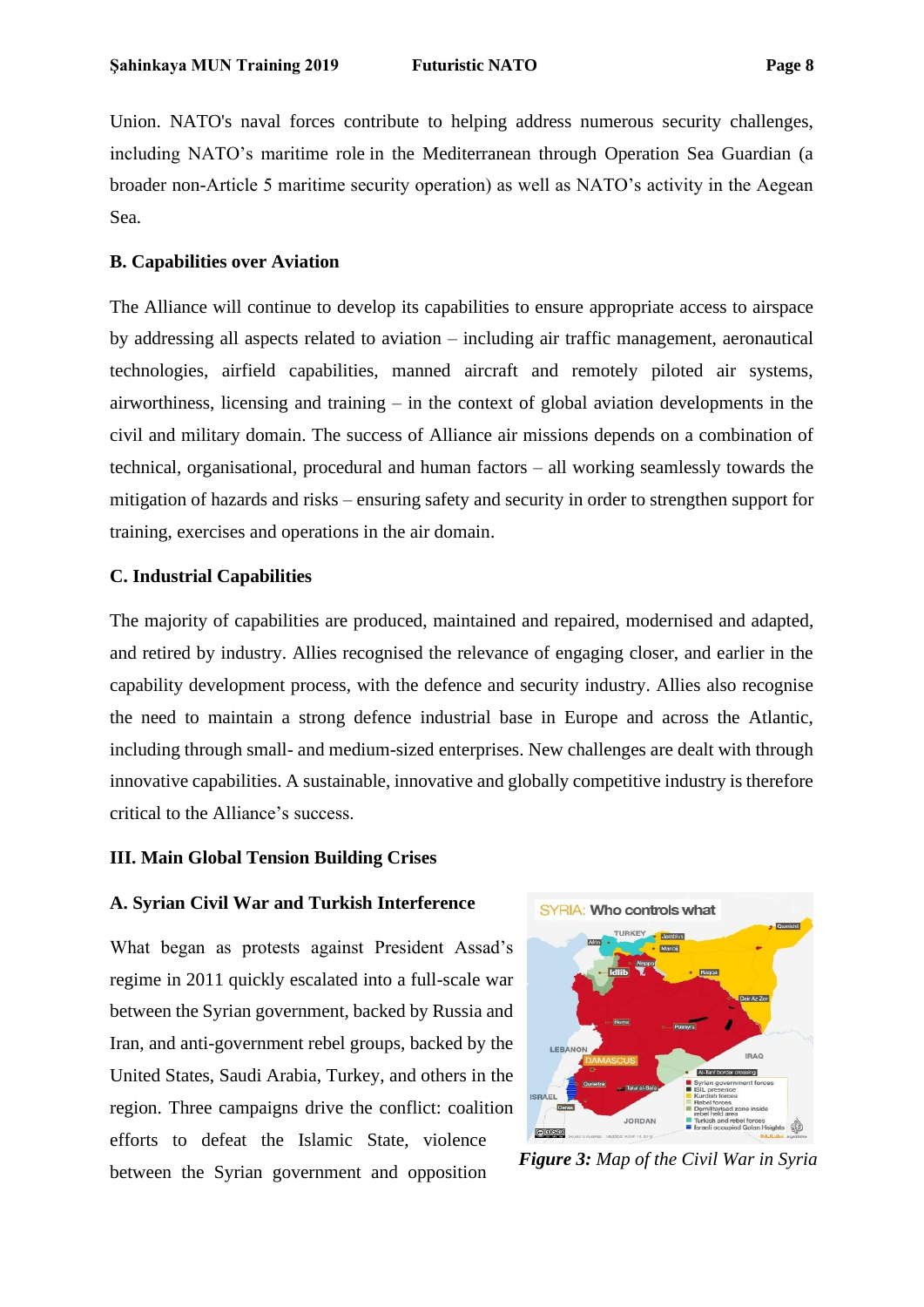forces, and Turkish military operations in Syria. The operations of Turkey in Syria caused controversy amongst the world, the government of Turkey submitted the justification of the operations for the protection of border security. However, the majority of the NATO member states had shown a stance totally against Turkish actions. Turkey accused the USA and some European Majors, like UK and France, of supporting terrorist groups in Syria, the accused governments also accepted their support however they stated that the groups Turkey claim as terrorists are innocent militias fighting for their right as a nation, to gain independence.

#### **B. Actions of P.R. China in the South China Sea**

The South China Sea disputes involve both island and maritime claims among several sovereign states within the region, namely Brunei, the People's Republic of China (PRC), the Republic of China (Taiwan), Indonesia, Malaysia, the Philippines, and Vietnam. An estimated US\$3.37 trillion worth of global trade passes through the South China Sea annually, which accounts for a third of the global maritime trade. 80 per cent of China's energy imports and 39.5 per cent of China's total trade passes through the South China Sea. The disputes include the islands, reefs, banks, and other features of the South China Sea,



*Figure 4: A map to show the status in South China Sea*

including the [Spratly Islands,](https://www.wikizeroo.org/index.php?q=aHR0cHM6Ly9lbi53aWtpcGVkaWEub3JnL3dpa2kvU3ByYXRseV9Jc2xhbmRz) [Paracel Islands,](https://www.wikizeroo.org/index.php?q=aHR0cHM6Ly9lbi53aWtpcGVkaWEub3JnL3dpa2kvUGFyYWNlbF9Jc2xhbmRz) [Scarborough Shoal,](https://www.wikizeroo.org/index.php?q=aHR0cHM6Ly9lbi53aWtpcGVkaWEub3JnL3dpa2kvU2NhcmJvcm91Z2hfU2hvYWw) and various boundaries in the [Gulf of Tonkin.](https://www.wikizeroo.org/index.php?q=aHR0cHM6Ly9lbi53aWtpcGVkaWEub3JnL3dpa2kvR3VsZl9vZl9Ub25raW4) There are further disputes, including the waters near the Indonesian [Natuna](https://www.wikizeroo.org/index.php?q=aHR0cHM6Ly9lbi53aWtpcGVkaWEub3JnL3dpa2kvTmF0dW5hX0lzbGFuZHM)  [Islands,](https://www.wikizeroo.org/index.php?q=aHR0cHM6Ly9lbi53aWtpcGVkaWEub3JnL3dpa2kvTmF0dW5hX0lzbGFuZHM) which many do not regard as part of the South China Sea. Claimant states are interested in retaining or acquiring the rights to fishing stocks, the exploration and potential exploitation of [crude oil](https://www.wikizeroo.org/index.php?q=aHR0cHM6Ly9lbi53aWtpcGVkaWEub3JnL3dpa2kvQ3J1ZGVfb2ls) and [natural gas](https://www.wikizeroo.org/index.php?q=aHR0cHM6Ly9lbi53aWtpcGVkaWEub3JnL3dpa2kvTmF0dXJhbF9nYXM) in the seabed of various parts of the South China Sea, and the strategic control of important [shipping lanes.](https://www.wikizeroo.org/index.php?q=aHR0cHM6Ly9lbi53aWtpcGVkaWEub3JnL3dpa2kvU2hpcHBpbmdfbGFuZXM) Since 2013, the People's Republic of China has resorted to island-building in the Spratly Islands and the Paracel Islands region. These actions have been met with wide international condemnation, and since 2015 the United States and other states such as [France](https://www.wikizeroo.org/index.php?q=aHR0cHM6Ly9lbi53aWtpcGVkaWEub3JnL3dpa2kvRnJhbmNl) and the [United Kingdom](https://www.wikizeroo.org/index.php?q=aHR0cHM6Ly9lbi53aWtpcGVkaWEub3JnL3dpa2kvVW5pdGVkX0tpbmdkb20) have conducted [freedom of navigation](https://www.wikizeroo.org/index.php?q=aHR0cHM6Ly9lbi53aWtpcGVkaWEub3JnL3dpa2kvRk9OT1BzX2R1cmluZ190aGVfT2JhbWFfQWRtaW5pc3RyYXRpb24)  [operations](https://www.wikizeroo.org/index.php?q=aHR0cHM6Ly9lbi53aWtpcGVkaWEub3JnL3dpa2kvRk9OT1BzX2R1cmluZ190aGVfT2JhbWFfQWRtaW5pc3RyYXRpb24) (FONOP) in the region. In July 2016, an arbitration tribunal constituted under Annex VII of the [United Nations Convention on the Law of the Sea](https://www.wikizeroo.org/index.php?q=aHR0cHM6Ly9lbi53aWtpcGVkaWEub3JnL3dpa2kvVW5pdGVkX05hdGlvbnNfQ29udmVudGlvbl9vbl90aGVfTGF3X29mX3RoZV9TZWE) (UNCLOS) ruled against the PRC's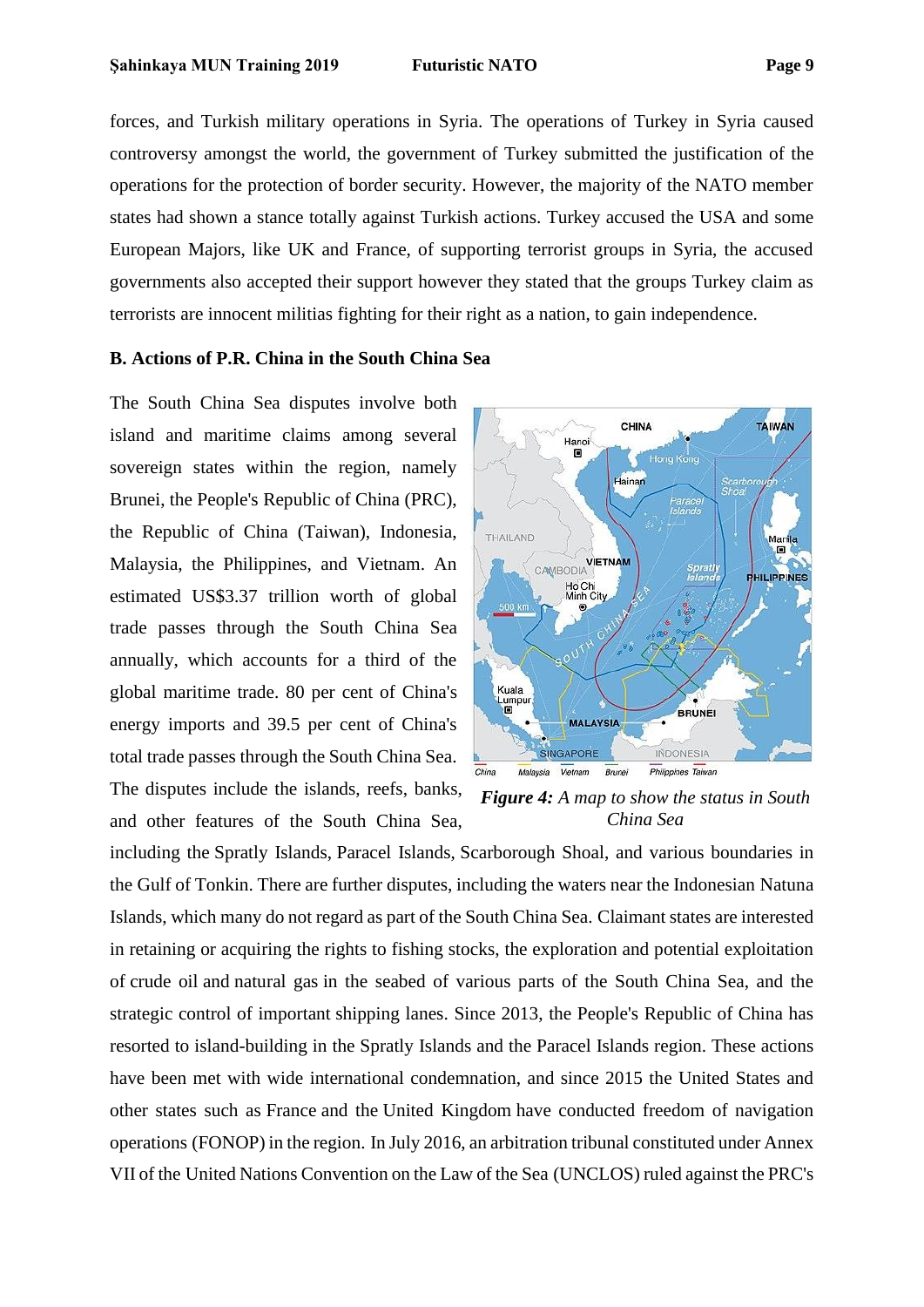maritime claims in the [Philippines v. China.](https://www.wikizeroo.org/index.php?q=aHR0cHM6Ly9lbi53aWtpcGVkaWEub3JnL3dpa2kvUGhpbGlwcGluZXNfdi5fQ2hpbmE) The tribunal did not rule on the ownership of the islands or delimit maritime boundaries. The People's Republic of China and the Republic of China (Taiwan) stated that they did not recognize the tribunal and insisted that the matter should be resolved through bilateral negotiations with other claimants.

# **C. Kuril Islands**

The Kuril Islands dispute, also known in Japan as the Northern Territories dispute, is a disagreement between Japan and Russia and also some individuals of the Ainu people over sovereignty of the four southernmost Kuril Islands. The Kuril Islands is a chain of islands that stretch between the Japanese island of Hokkaido at the southern end and the Russian Kamchatka Peninsula at the northern end. The islands separate the Sea of Okhotsk from the Pacific Ocean. The four disputed islands, like other islands in the Kuril chain that are not in



*Figure 5: The Kuril Islands with Russian names. Borders of Shimoda Treaty (1855) and Treaty of St. Petersburg (1875) shown in red. Since 1945 all islands northeast of Hokkaido have been administered by Russia.*

dispute, were annexed by the Soviet Union following the Kuril Islands landing operation at the end of World War II. The disputed islands are under Russian administration as the South Kuril District of the Sakhalin Oblast. They are claimed by Japan, which refers to them as its Northern Territories or Southern Chishima, and considers them part of the Nemuro Subprefecture of Hokkaido Prefecture. The San Francisco Peace Treaty, signed between the Allies and Japan in 1951, states that Japan must give up "all right, title and claim to the Kuril Islands", but it also does not recognize the Soviet Union's sovereignty over them. Japan claims that at least some of the disputed islands are not a part of the Kuril Islands, and thus are not covered by the treaty. Russia maintains that the Soviet Union's sovereignty over the islands was recognized in postwar agreements. Japan and the Soviet Union ended their formal state of war with the Soviet– Japanese Joint Declaration of 1956 but did not resolve the territorial dispute. During talks leading to the joint declaration, the Soviet Union offered Japan the two smaller islands of Shikotan and the Habomai Islands in exchange for Japan renouncing all claims to the two bigger islands of Iturup and Kunashir, but Japan refused the offer after pressure from the US.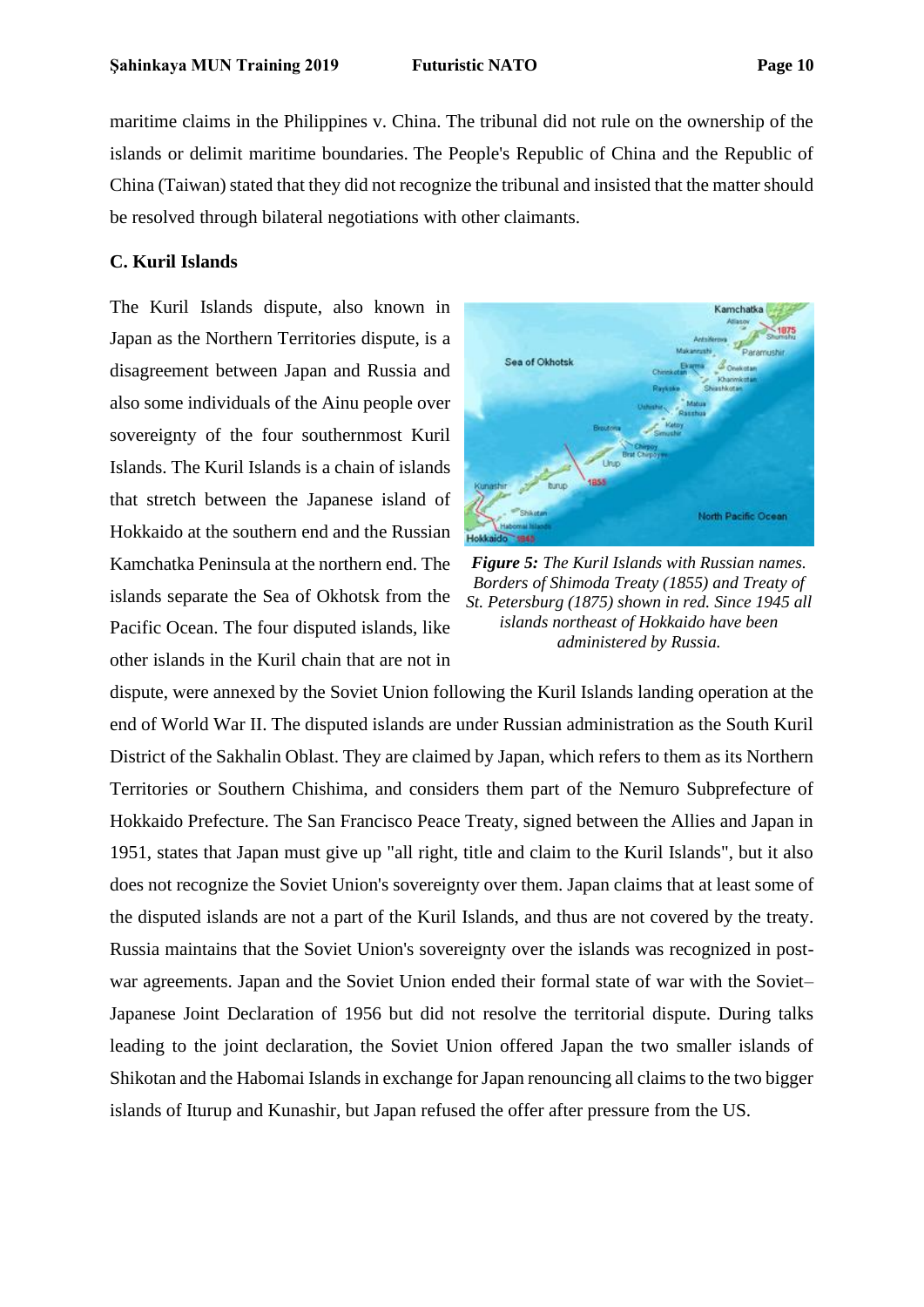# **IV. The Timeline of Events**

**2020 26th of January:** Brexit passed, United Kingdom left the EU.

**2020 3rd of February:** USA dismissed Turkish request of F-35 deliveries.

**2020 29th of February:** Turkish Minister of Foreign Affairs reacted the decision of USA cancelling the deliveries of the F-35 and stated that they wouldn't expect such an attitude from their ally.

**2020 6th of March:** European Union had decisions to further improve cooperation with NATO.

**2020 15th of April:** Democrats won the 2020 elections in the USA, Joe Biden has been elected as the new president.

**2020 13th of May:** Pentagon and the new government of USA have gathered to determine new policies over the Middle East.

**2020 30th of June:** USA questioned Turkish loyalty to NATO.

**2020 7th of July:** Turkey announced reconsideration of the country's status in NATO.

**2020 24th of August:** Russia had naval exercise in the Mediterranean Sea.

**2020 14th of September:** Turkey completed the operation in Syria.

**2020 17th of September:** Bashar al-Assad found dead in Damascus

**2020 21st of October:** 3564 Kurdish people rallied for independence within the borders of Syria. 23 people are known to die in the action zone.

**2020 13th of November:** UNSC initiated an investigation over the death of Bashar al-Assad

**2020 15th of December:** President of the autonomous region of Iraqi Kurdistan, Barzani, visited claimed lands by the Kurds and had a speech that promises Kurdish independence in both regions, Northern Syria and Northern Iraq.

**2021 18th of January:** Governments of Russia and Belarus gathered to negotiate possible annexation of Belarus.

**2021 24th of February:** G-20 Summit took place in Rome/Italy.

**2021 25th of February:** Governments of Russia and USA had a high tensioned negotiation during the G-20 Leaders Summit.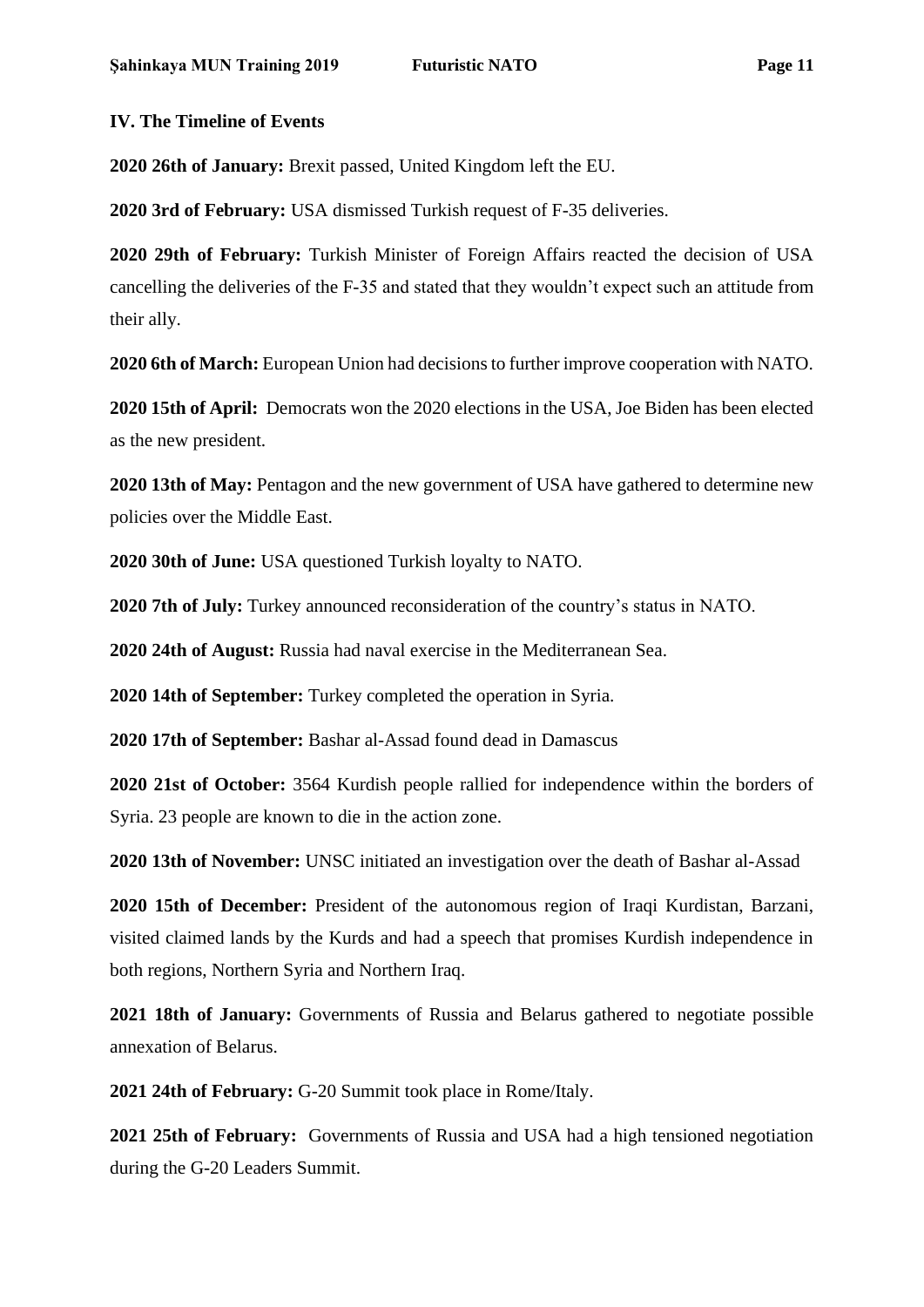**2021 16th of March:** With the rising trend of trade wars, Japan increases tariffs on high-tech chemicals which are produced by Japanese companies with names such as JSR, Shin-Etsu Chemical and Tokyo Ohka Kogyo. Which raises tension between the two countries.

**2021 3rd of April:** The investigations showed that Bashar al-Assad has been killed by a Kurdish group of rebels.

**2021 28th of April:** President Biden of USA stated in his daily briefing that the USA doesn't feel a deep sense of sorrow about the death of Assad, adding that Assad and his government wasn't even able to use their power of rule and they were of no use.

**2021 1st of May:** President Erdogan stated that even if Turkey's policies were against of Assad the aim of those Kurdish rebels are clear that they have killed Assad to take what they want from Syria and added that this is not going to be accepted by the Republic of Turkey anyways and Turks will have a saying over the lands that their martyrs' blood has been shed in.

**2021 17th of May:** The UNSC has assembled over the recent occasions in the Middle East. There was a huge controversy over each occasion in the region and a multinational protection force to be located in the region had been seen as the most useful solution.

**2021 29th of May:** Turkish government has been triggered of not getting involved in the multinational protection force to be located in Syria and announced that Turkish Armed Forces independently will be in the region as long as there will be at least one external division.

**2021 1st of June:** The multinational protection force arrived in Syria which was consisting of American, British, French and Russian troops.

**2021 6th of June:** Turkish Armed Forces entered Syria.

**2021 13th of June:** American sources reported that Turkish Armed Forces have killed 21 Kurdish civilians since the day they have arrived in the region.

**2021 14th of June:** Turkish General Staff stated that they haven't killed civilians they only have thwarted the terrorists attacking their army.

**2021 23rd of June:** Presidents of the countries that are involved in the multinational protection force and the President of Turkey have gathered in Hatay-Turkey, in order to get into a common ground that will maintain peace in the region until an official statement upon the region.

**2021 4th of July:** Belarus started the process to join Russia.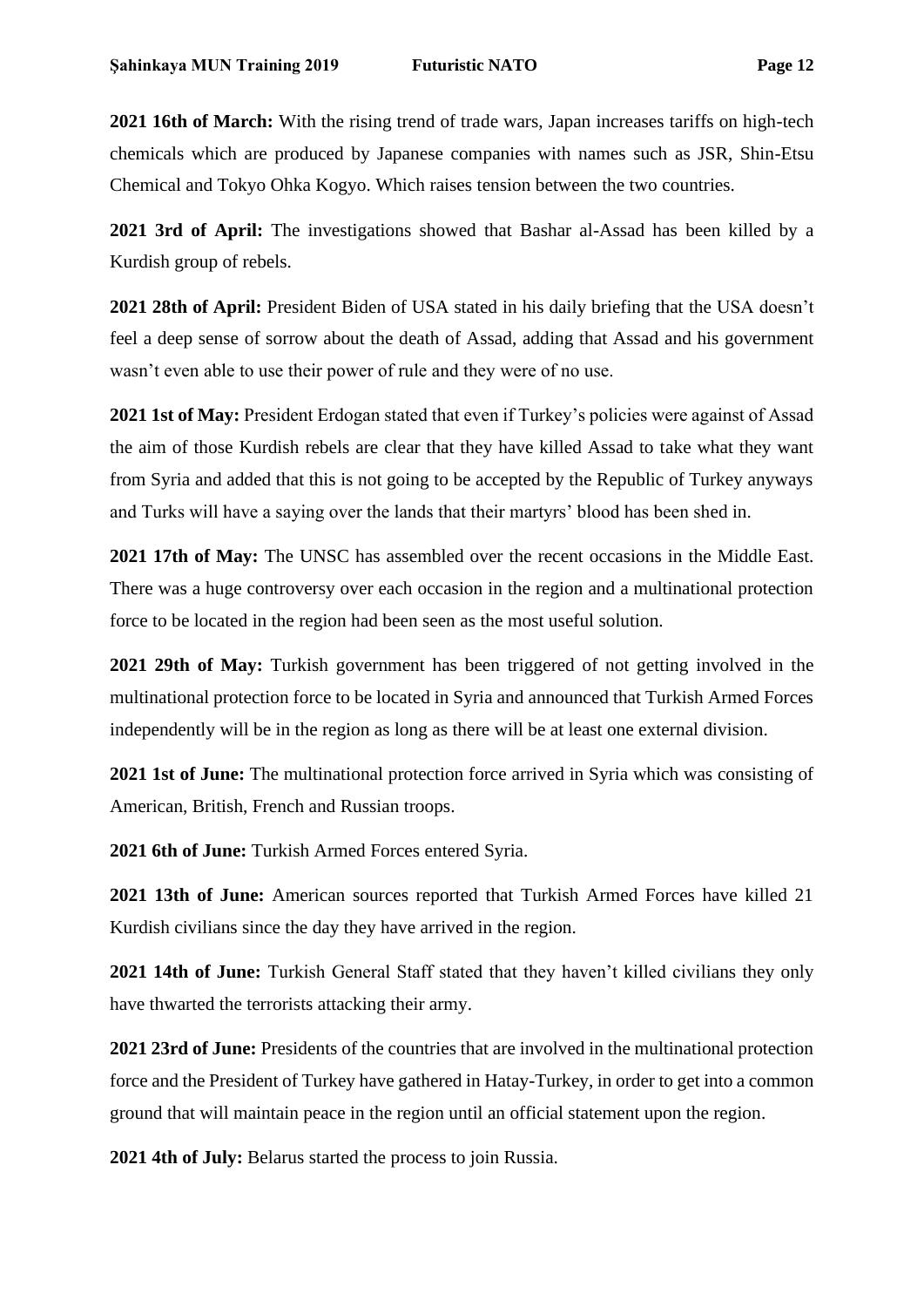**2021 13th of July:** Russia officially annexed Belarus.

**2021 21st of July:** Japan and China had a dispute that threatens to halt the global supply chain that the world's top electronics brands need to make their products.

**2021 5th of August:** Vladimir Putin rallied in Minsk.

**2021 19th of August:** EU published a conclusion including the negative reactions and concerns of the European Union over the Russian annexation of Belarus.

**2021 2nd of September:** Chinese President Xi Jingping announced that Chinese Naval Forces will execute a naval exercise in the Yellow Sea, which borders the Korean Peninsula and Japan.

**2021 25th of September:** Largest tech industry groups around the globe issued a joint letter to Japanese Minister of Economy Hiroshige Seko and Chinese vice-minister for finance, Liao Min. They asked both sides to refrain from escalating their conflict, which flared after Japan ordered restrictions on exports to China of materials vital to the production of chips and highquality screens.

**2021 3rd of November:** Russia had military exercise in urban of former Belarus.

**2021 7th of December:** The president of USA Joe Biden condemned Chinese efforts over the expansion of their maritime presence in the South China Sea and stated that having ambitions over what doesn't belong to them would cause nothing but chaos in the region.

**2021 14th of December:** Chinese President Xi Jingping Calls the United States to refrain from interfering the region and announced that the People's Republic of China will further take actions in the region.

**2021 24th of December:** Japanese Prime Minister Shinzo Abe calls the Chinese Government to leave the region that belongs to Japan.

**2021 29th of December:** Xi Jingping denied the accusations and stated that they have enough motivations to hold the region in contrast to the other claimants and they have the freedom to take any action in where they hold.

**2022 5th of January:** UNSC has assembled over the topics of Middle East, Russian expansion on Belarus and the South China Sea dispute. Which could pass no resolutions.

**2022 8th of February:** President Putin rallied in Kirol mainly speaking against Japanese Claim.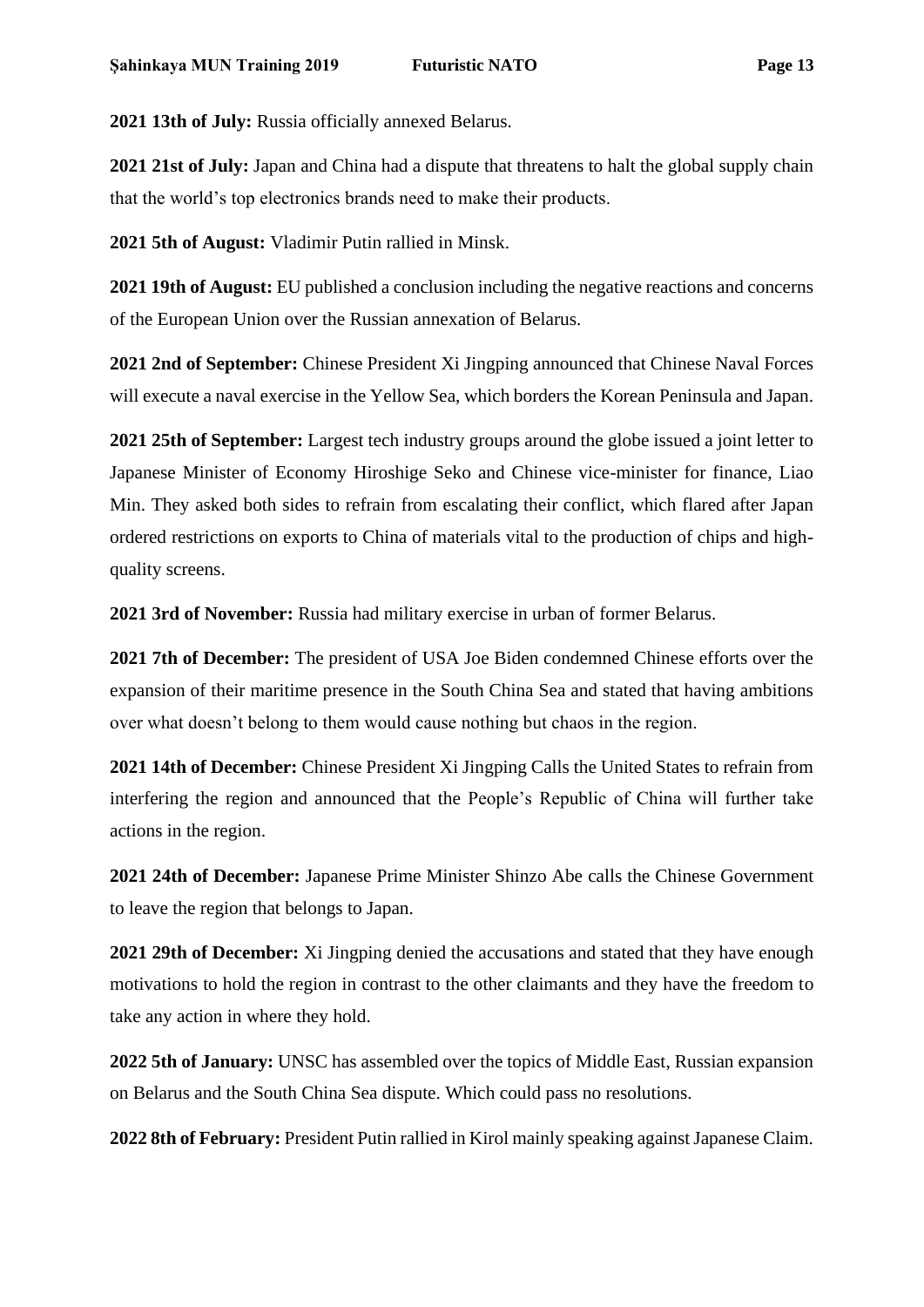**2022 10th of March:** NATO summit occurred in Frankfurt/Germany and member states decided to offer Japan a member of NATO and decided that they should also be represented in the next summit with an observer status in order to see the processing of NATO.

**2022 27th of April:** Japan started a process to join NATO.

**2022 3rd of May:** Russia sank 2 Ukrainian ships near the Strait of Kerch.

**2022 17th of May:** President Erdoğan announced that Turkey will appoint local administrators to the regions seized during the Turkish operations in Syria.

**2022 9th of June:** President Putin, President Erdoğan and President Rouhani had a meeting in Volgograd over the Middle East.

**2022 30th of June:** Marine Le Pen has been elected as the New President of France.

**2022 7th of July:** Turkey announced a claim in the region of Aleppo using the refugees and the countries effort in the region as the justification.

**2022 24th of July:** French, British and German Governments condemned the Turkish claim and called the European Court of Justice to Assemble.

**2022 31st of July:** the USA initiated some sanctions the pressurize Turkish economy.

**2022 12th of August:** European Court of Human Rights announced that the Turkish claim in Syria will be dismissed and requested Turkish troops to evacuate the region.

**2022 28th of September:** President Biden met President Erdoğan in Ankara/Turkey and requested Turkish government to withdraw their claim in order not to create more tension and warned Turkey about possible advancements over the sanctions in case of the government being consistent upon the claim.

**2022 25th of October:** President Biden announced that the USA recognized the Kuril Islands as Japanese land.

**2022 4th of November:** President Putin condemned USA's decision over the recognition status of Kirol Islands and described it as an aggression against the great Russian sovereignty.

**2022 16th of November:** European Union passed a conclusion recognising Kuril as Japanese land.